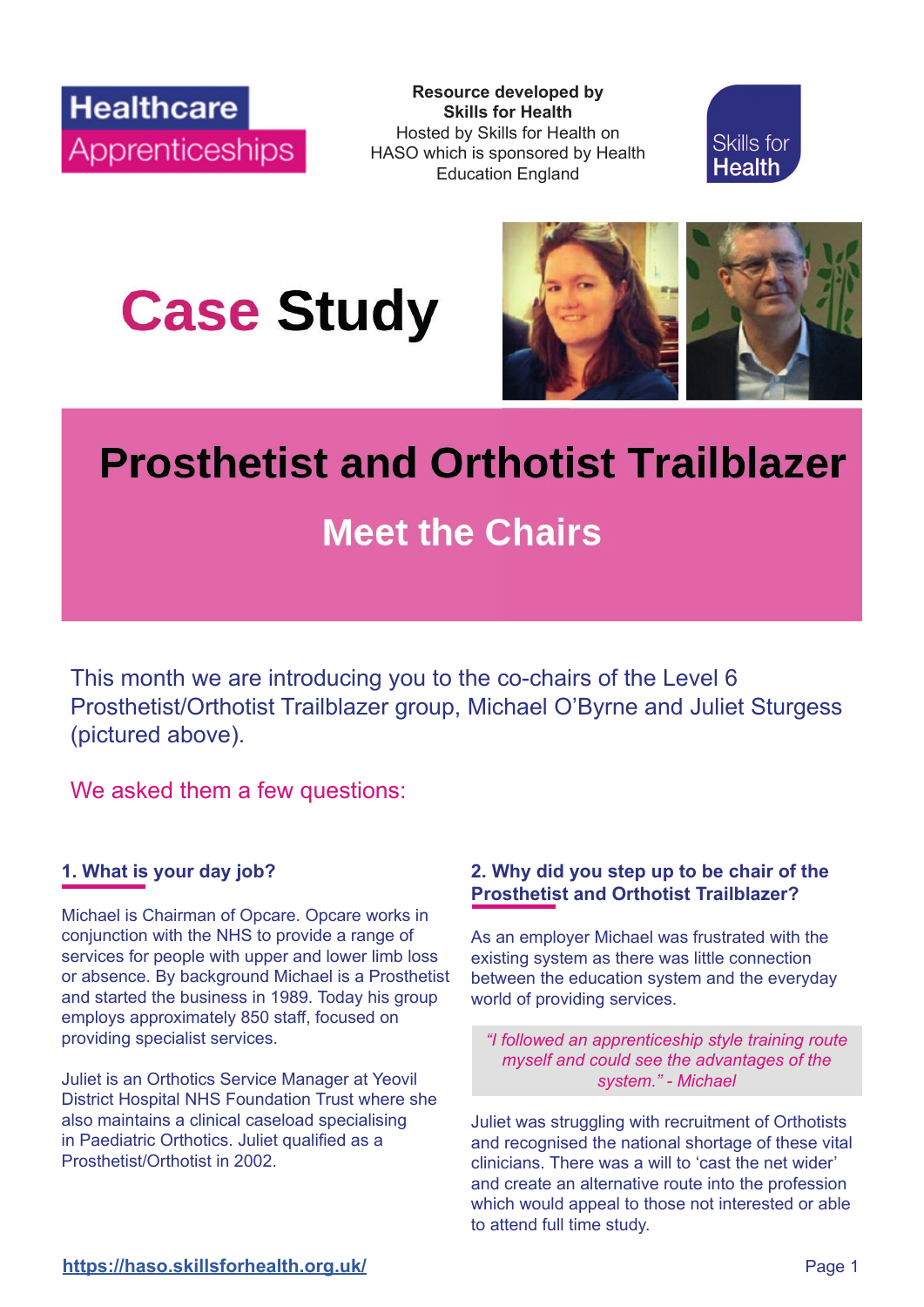*"The role of a Prosthetist/Orthotist is a very handson practical one and so the learning on the job*  approach of an apprenticeship seems to fit with *the profession and the apprenticeship role enables employers to grow their own local workforce." - Juliet*

# **3. Who was involved in the trailblazer group?**

Representation from NHS services and private services contracted into the NHS was key. We were able to join forces as we all need more staff to sustain our services. By working together we could produce system change and offer the apprentices a full experience reflective of the different environments which they may work in through their careers.

*"We are really proud of the fact that we included patient representation on our trailblazer and were the first group to do so. This definitely kept the* focus on how the apprenticeship would add benefit *to the patient as well as grow the workforce." - Michael*

Working with the HEIs and professional body involved really gave an understanding of the demands, challenges and systems that those organisations have to work through. Employers directly communicating with HEIs really improved understanding for both parties.

# **4. Looking back what were the challenges?**

#### **Achievement**

The Prosthetist and Orthotist (Degree) apprenticeship standard has now been approved for delivery

We were one of the first healthcare professions to have their standard approved and as such we could not call upon previous experience although we were fortunate to have support from Skills for Health and the Institute for Apprenticeships.

Getting universities to think differently about how they deliver their degree programmes was a challenge. It helped both employers and universities to look internationally as in many other countries an apprenticeship model of higher education is more established.

*"By working with an organisation in Germany we could better understand the practicalities and the solutions to changing to this delivery model." - Juliet*

For such a specialist profession as ours, potential numbers of apprentices did not initially appeal to universities so it was vital to secure the maximum available funding band allocation or the apprenticeship would be a non-starter.

Support through national procurement of HEIs means that we have a structured process in which to combine national numbers to create a business opportunity that is more sustainable for the HEIs. By linking in with the development of other AHP apprenticeships, copying the German model for Prosthetics and Orthotics, gave universities a blue print to rolling out this model of delivery to other healthcare disciplines. It also opened up the HEIs' eyes to the potential international business that this type of learning can offer.

### **5. What achievements are you most proud of?**

We are proud of the collaboration, participation and contribution of all the trailblazer group members. Being the first group to include patient representation has proven extremely useful and has retained the focus on the patient, inspiring people to stay onboard through this long process.

A level 3 Prosthetics and Orthotics Technician apprenticeship was also developed in parallel. Through this we were also able to 'complete' the circle and a clear career progression has resulted which is better suited to many people's lives.

*"These apprenticeships will provide opportunities to individuals who would have otherwise been unable*  to progress through to degree level qualification as *a Prosthetist/Orthotist." - Juliet*

# **6. Do you have any tips for other Trailblazer chairs?**



Ensure you form a good relationship with your Skills for Health and Institute for Apprenticeship support team.

 Include end user input which in healthcare is patient representation.

 Consider the implementation phase from the commencement of the project.